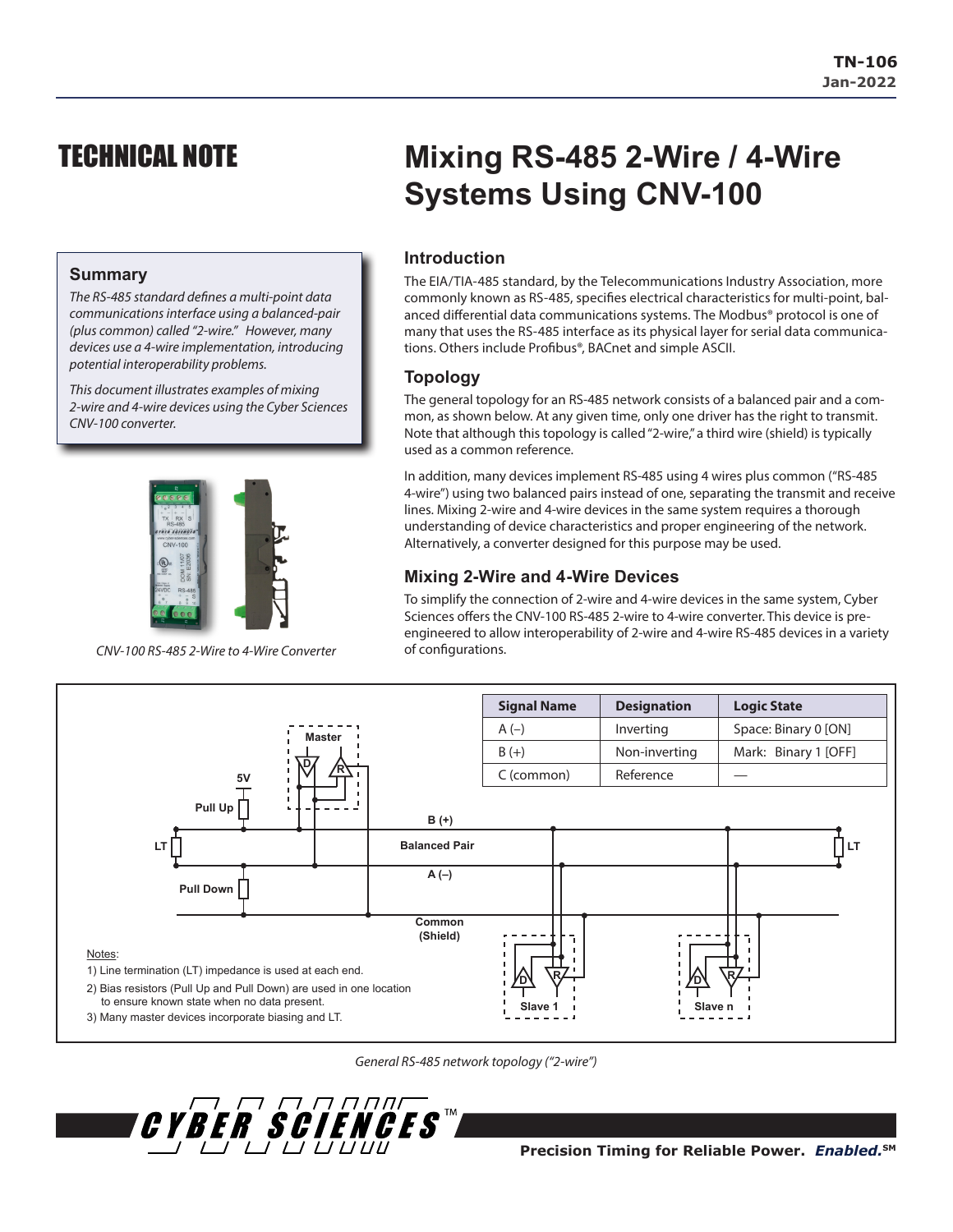## **CONVERTING 2-WIRE TO 4-WIRE (OR VICE-VERSA)**

#### **CNV-100 RS-485 Converter**

The CNV-100 RS-485 converter can be used to connect RS-485 2-wire devices or networks to 4-wire devices or networks. The CNV-100 has been tested with Modbus devices on networks operating at speeds of 9600, 19200, and 38400 bps (half duplex). Other speeds are *not* supported. Most other protocols are also supported, as long as they adhere to the RS-485 standard. No configuration or adjustment of the CNV-100 is required. To ensure proper operation, line termination should be provided at the end of the daisy chain, and the shield grounded at *one* end only.

### **Bridging 2-wire and 4-wire networks (2-wire master)**

The drawing below shows how the CNV-100 can be used to bridge 2-wire and 4-wire networks (where the master is a 2-wire device).



*Bridging a 2-wire network (2-wire master) and a 4-wire network*

#### **Bridging 4-wire and 2-wire networks (4-wire master)**

The drawing below shows how the CNV-100 can be used to bridge 4-wire and 2-wire networks (where the master is a 4-wire device).



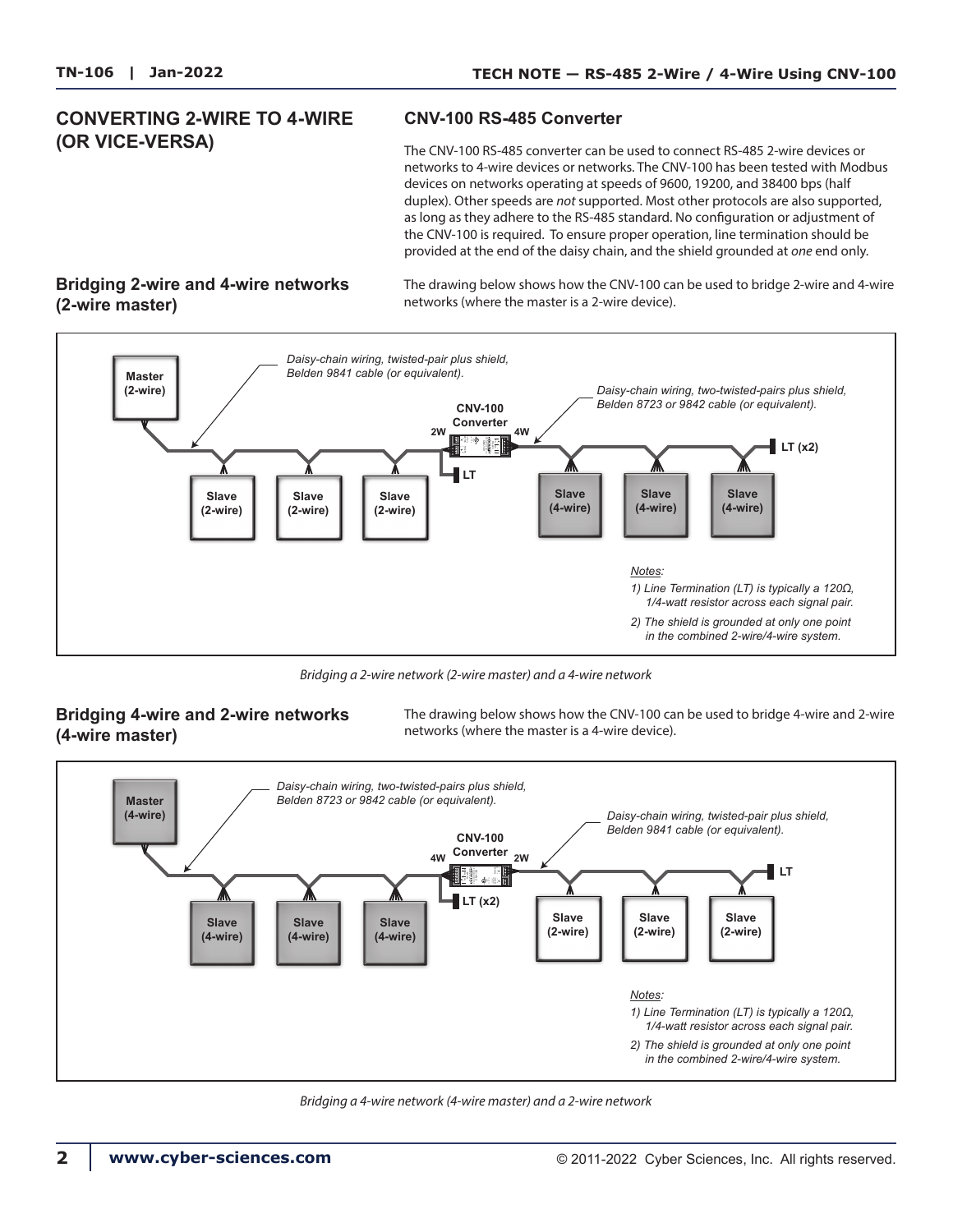**Connecting a 4-wire device to a 2-wire network**

The drawing below shows how the CNV-100 can be used to connect a 4-wire device to a 2-wire network (2-wire master).



*Connecting 4-wire device(s) to a 2-wire network (2-wire master)*

## **Connecting a 2-wire device to a 4-wire network**

The drawing below shows how the CNV-100 can be used to connect a 2-wire device to a 4-wire network (4-wire master).



*Connecting 2-wire device(s) to a 4-wire network (4-wire master)*